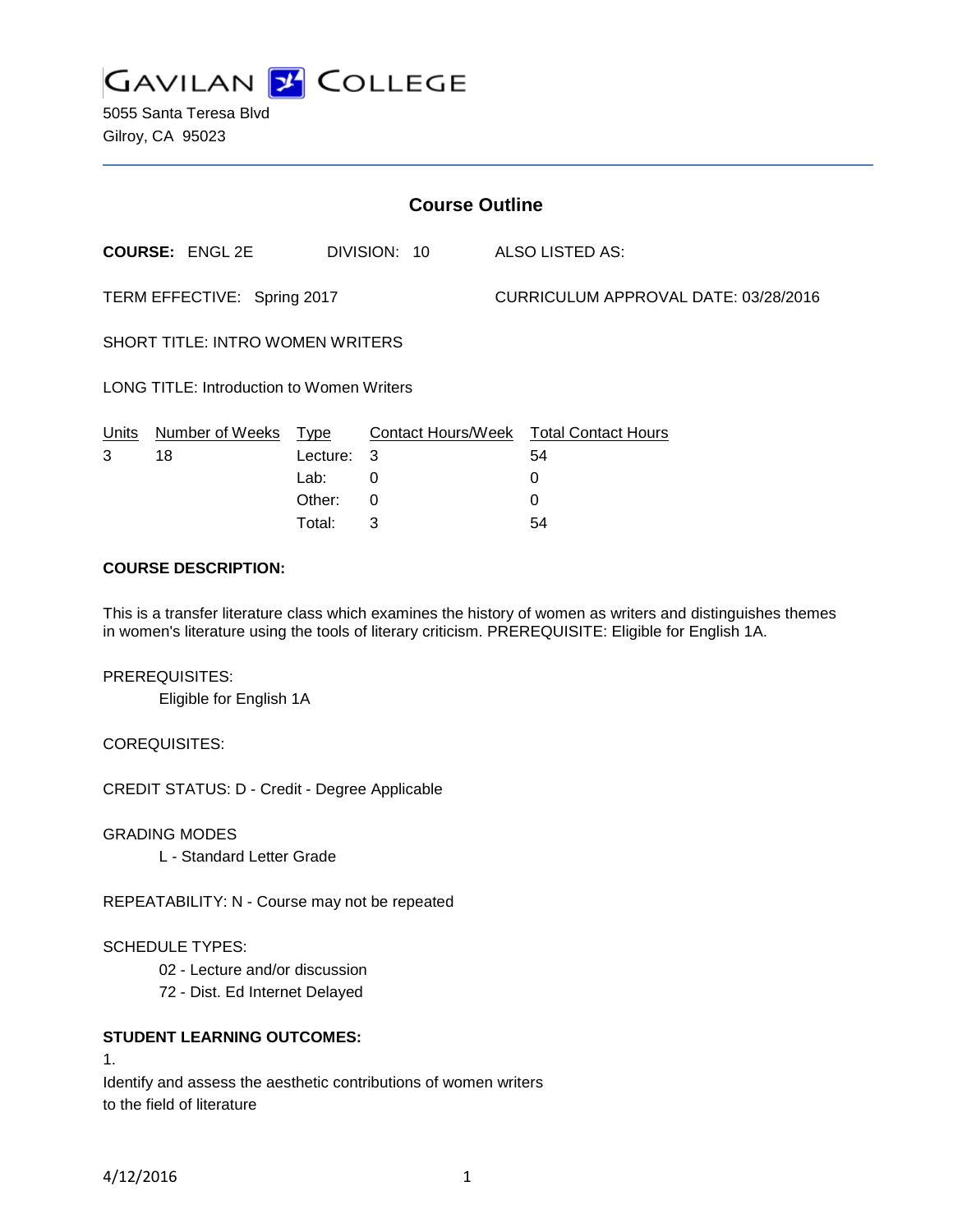Measure:

essays, written exams, panel discussions PLO: 1, 4, 3,2, 5 ILO: 2, 5, 1 GE-LO: Year assessed or anticipated year of assessment: FALL16

2. Interpret and analyze literature with particular focus on the variety of themes, imagery, and characterizations found in women's literature

Measure: essays, written exams, dramatic performance, panel discussions PLO: 1, 3, 4, 2, 5 ILO: 2, 5, 1, 7, 6, 4, 5 GE-LO: Year assessed or anticipated year of assessment: Fall 16

3. Research and evaluate literary criticism, biographical and historical information about the authors and texts considered

Measure: projects, written exams, essays PLO: 3, 4, 2, 1, 5 ILO: 2, 1, 7, 3, 5, 6 GE-LO: Year assessed or anticipated year of assessment: Fall 16

4. Write poetry, drama, or fiction reflecting on the themes of the literature under discussion.

Measure: Creative writing PLO: 2, 1, 5 ILO: 5, 6, 1, 4, 7 GE-LO: Year assessed or anticipated year of assessment: Fall16

5. Identify the cultural and aesthetic contributions of women writers within and across diverse categories, including ethnicity, gender identity, class, and sexual orientation

Measure: essays, written exams, panel discussions PLO: 5, 4, 2. 1. 3 ILO: 5, 7, 6, 2, 1 GE-LO: Year assessed or anticipated year of assessment: Fall16

# PROGRAM LEARNING OUTCOMES:

1. Examine a variety of expository and literary texts and demonstrate in writing or speech the comprehension, analysis, and interpretation of those texts;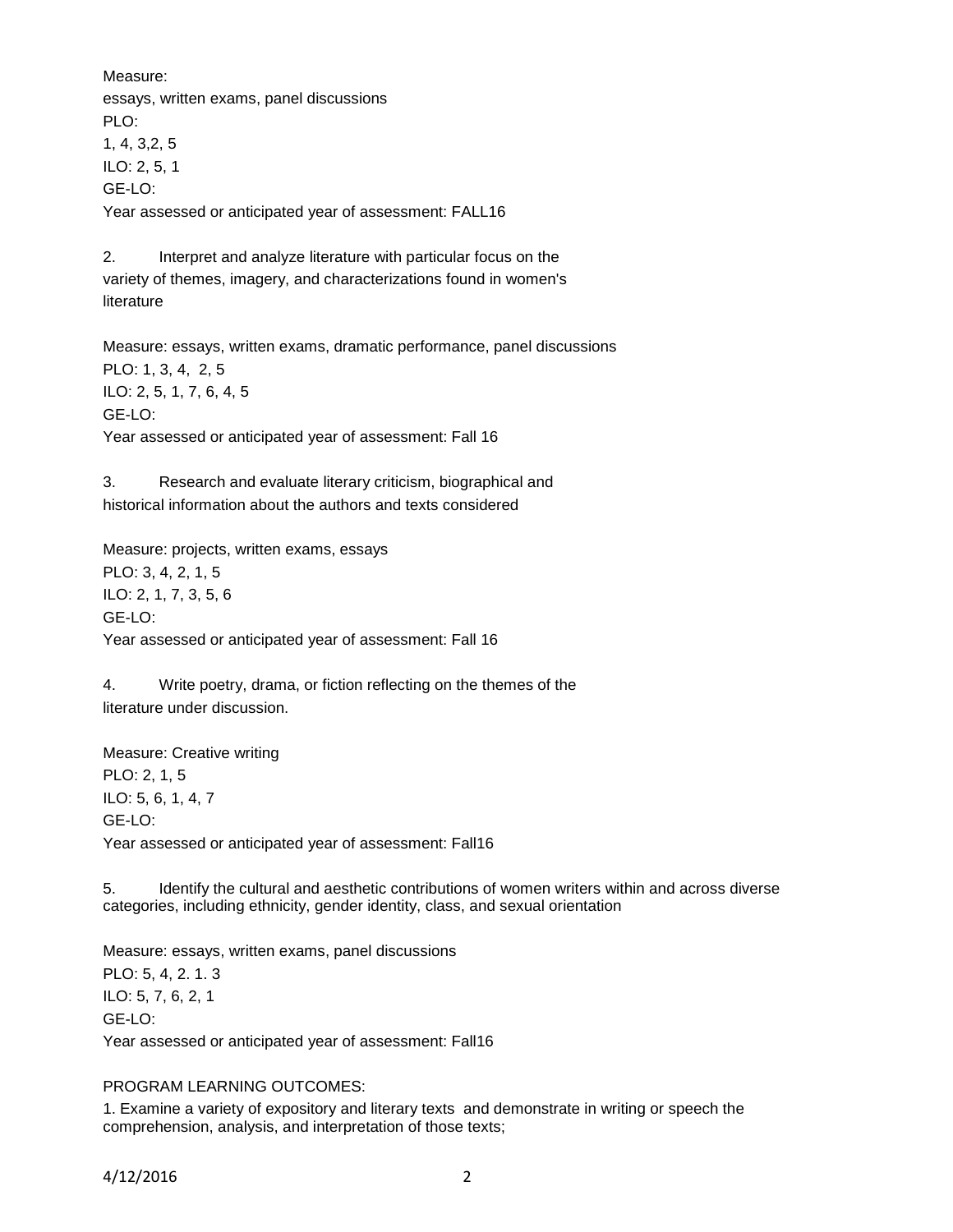2. Compose a variety of literary and expository texts for a variety of purposes and audiences, applying the conventions of standard English as stylistically appropriate.

3. Recognize and discuss the social, cultural, theoretical, and historical contexts of text written in the English language and tradition

4. Analyze and interpret texts written in English, formulating theses and defending the thesis with appropriate support in a sustained argument;

5. Develop a vocabulary of literary terms, theories, and critical methods for us interpreting texts CULTURAL DIVERSITY:

This course promotes understanding of: Cultures and subcultures Cultural awareness Cultural inclusiveness Student Learning Outcome Number(s) 1, 2, 3, 5

## **CONTENT, STUDENT PERFORMANCE OBJECTIVES, OUT-OF-CLASS ASSIGNMENTS**

Curriculum Approval Date: 03/28/2016

WEEK 1

3 HOURS

Introduction to course. Performance objective: interpret & analyze texts. Content: Discuss selections from Norton Anthology (pp. 1-14)

"Introduction to Literature of the Middle Ages." Discuss selections by Norwich, Kempe, Herbert, Cary, & Wroth. Homework: Write one-page analysis of one of these works, using elements of fiction and poetry as guide.

WEEK 2 3 HOURS

Performance objective: interpret, assess, and analyze themes of 17th &

18th C. Lit. Content: Discussion of period overview (pp. 63-80 in

Norton); also, selections by Bradstreet, 87-94; Behn, 113-160; (Astell,

Smith Burney and Wollstonecraft). Content: lecture & class discussion.

Homework: Read texts & write short summaries and analysis of each in journal.

WEEK 3 3 HOURS

Performance objective: Analyze themes of 18-19th C. lit. Content: discuss selections by Astell, Smith, Burney, Wheatley, and Wollstonecraft.

Discuss overview of period (pp. 283-304 in

Norton). Homework: In journals, write short informal critiques using

basic elements of fiction. Read selections by Edgeworth & Wordsworth.

WEEK 4 3 HOURS

Performance objective: interpret, assess, and analyze 19th C. texts.

Content: Discuss selections by Austin, Shelley, Truth, Browning, Fuller, Gaskell, Stoewe, & Stanton.

Homework: Write short summaries and analyses of one work by each writer

in journal. Prepare short oral statement on two.

WEEK 5 3 HOURS

Performance objective: interpret, assess, and analyze 19th C. texts.

Content: discuss selections by the Brontes, Eliot, & Harper.

Homework: Write short summaries and analyses of one work by each

writer in journal. Prepare short oral statement on one.

WEEK 6 3 HOURS

Performance objective: write, interpret and analyze poetry. Content:

4/12/2016 3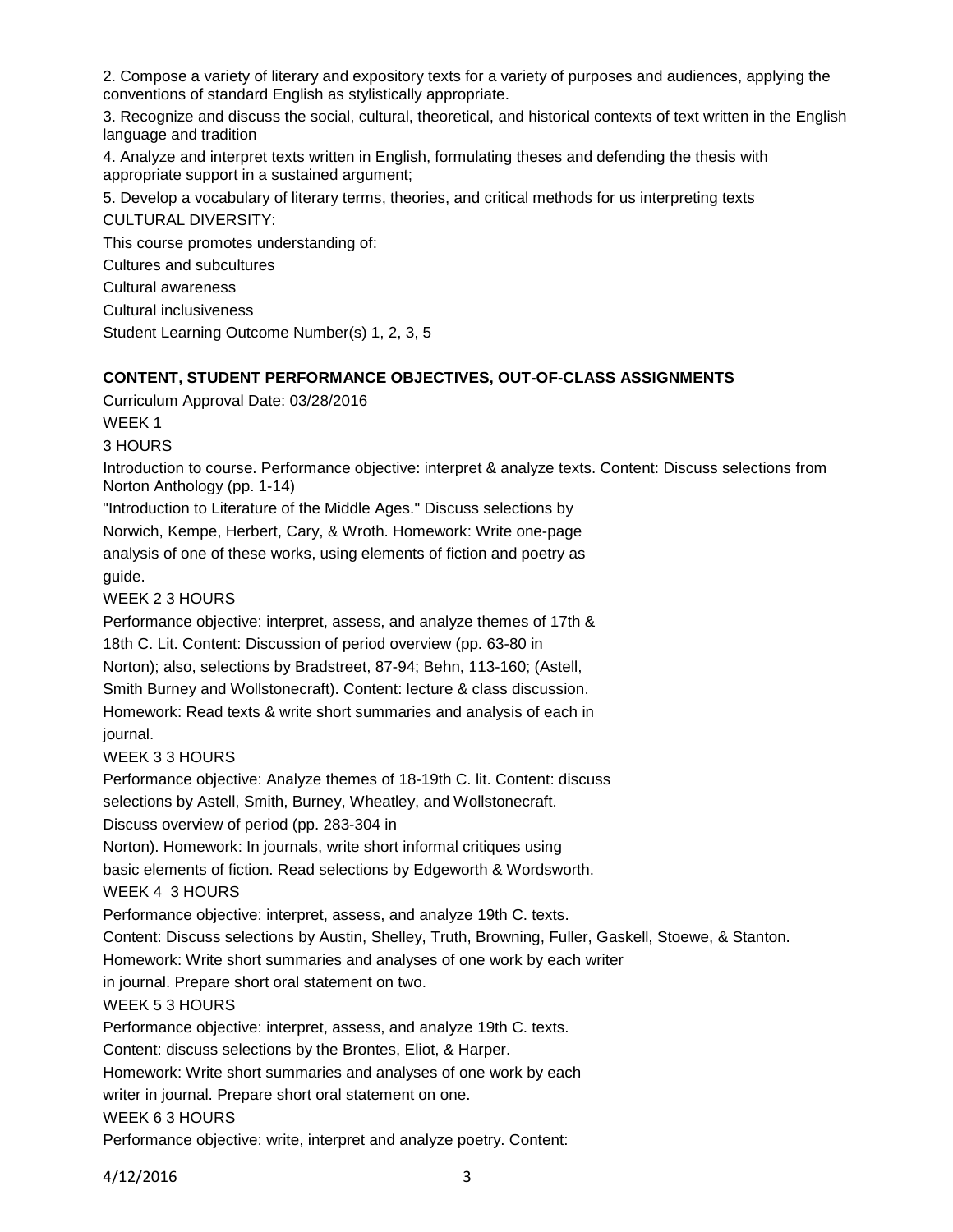discuss poems by Emily Dickinson. Essay exam on Dickinson. Homework: Write analysis of one poem. WEEK 7 3 HOURS Performance objective: interpret, assess, and analyze 19th-20th C. texts. Content: discuss selections by Rossetti & Davis. Homework: Write short summaries and analyses of one work by each writer in journal. WEEK 8 3 HOURS Performance objective: analyze themes in turn-of-the-century10/1/2014 4 literature. Content: discuss overview of period (p. 961-979 in Norton) and analyze selections by Jewett, Gilman, & Wharton. Homework: Write short summaries and analyses of one work by each writer in journal. Prepare short oral statement on one. WEEK 9 3 HOURS Performance objective: write, interpret & analyze turn-of-the century novel. Content: discuss Chopin's "The Awakening." Essay exam on "The Awakening." Homework: Read novel & write analysis in journal. WEEK 10 3 HOURS Performance objective: analyze themes in early-twentieth-century literature. Content: Discuss overview of period (p. 1205-1227 in Norton). Content: discuss selections by Cather, Lowell, & Stein. Homework: Write short summaries and analyses of one work by each writer in journal. Prepare short oral statement on one. WEEK 11 3 HOURS Performance objective: write, interpret, and analyze 20th C. texts. Content: discuss selections by Woolf, Glaspell, H.D. & Dinesen, and students give oral presentations. Homework: Write short summaries and analyses of one work by each writer in journal. Submit creative projects: fiction, poetry, or drama. WEEK 12 3 HOURS Performance objective: interpret and analyze 20th C. texts. Content: Discuss selections by Millay, Moore, Hurston & Mansfield. Homework: Write short summaries and analyses of one work by each writer in journal. Research literary criticism, biography, and/or historical background on chosen author & text. WEEK 13 3 HOURS Performance objective: analyze themes in later-twentieth-century literature. Content: discuss overview of period (p. 1595-1607 in Norton) and selections by Smith, Welty, Bishop, & O'Connor. Homework: Read & write short summaries and analyses of one work by each writer in journal. Prepare short oral statement on one. WEEK 14 3 HOURS Performance objective: write, interpret, analyze, and assess late 20th C. texts, including themes of ethnicity, class, gender identity, and sexual orientation. Examine aesthetic elements of selected texts and how these choices reveal cultural themes. Content: Discuss selections by Rich, Plath, Lorde, Kingson,

and Mukherjee.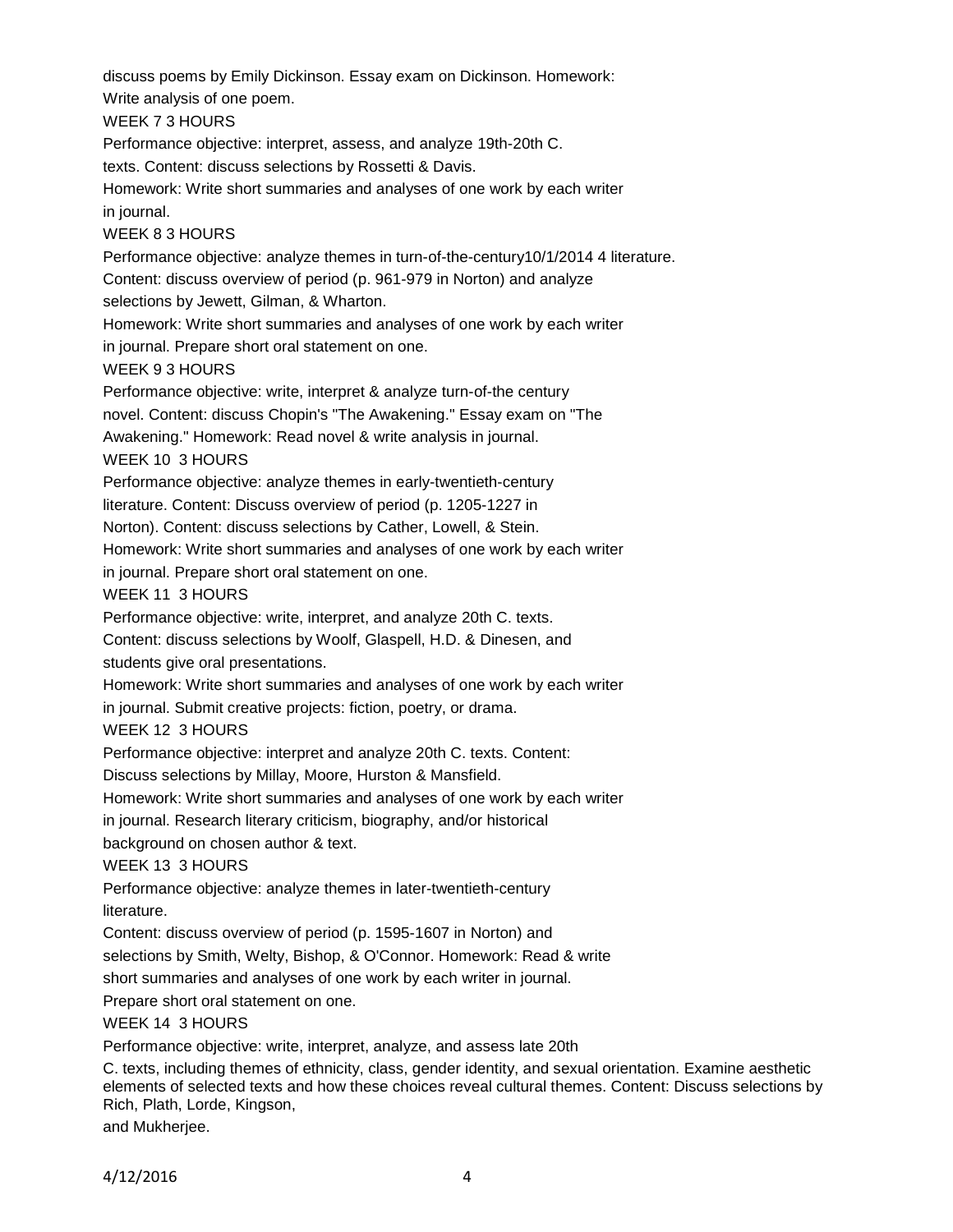Homework: Read & write short summaries and analyses of one work by each writer in journal, with attention to cultural and aesthetic aspects of the texts and themes of ethnicity, gender identity, class, and sexual orientation. Prepare short oral statement on one.

WEEK 15 3 HOURS Performance objective: interpretation, research, assessment, & analysis of student-selected supplementary texts while identifying and discussing cultural themes and aesthetic choices. Content: oral presentations on texts. Homework: write & submit literary analysis essays. WEEK 16 2 HOURS Final exam analyzing themes in 20th C. literature.

## **METHODS OF INSTRUCTION:**

Lecture, discussion, student projects and presentations.

## **METHODS OF EVALUATION:**

Category 1 - The types of writing assignments required: Percent range of total grade: 80 % to 90 %

Written Homework Reading Reports Essay Exams Term or Other Papers

Category 2 - The problem-solving assignments required: Percent range of total grade: % to %

Category 3 – The types of skill demonstrations required: Percent range of total grade: 10 % to 20 %

Class Performance/s

Category 4 - The types of objective examinations used in the course: Percent range of total grade: 0% to %

Category 5 - Any other methods of evaluation: Percent range of total grade: 0% to %

## **REPRESENTATIVE TEXTBOOKS:**

Required:

Gilbert & Gubar. The Norton Anthology of Literature by Women: The Traditions in English (3rd ed.). New York: Norton, 2007 (standard text for the course; latest edition). Or other appropriate college level text. ISBN: 978-0393968255

Reading level of text, Grade: 14Verified by: Librarian

Other textbooks or materials to be purchased by the student: Two additional from the following: